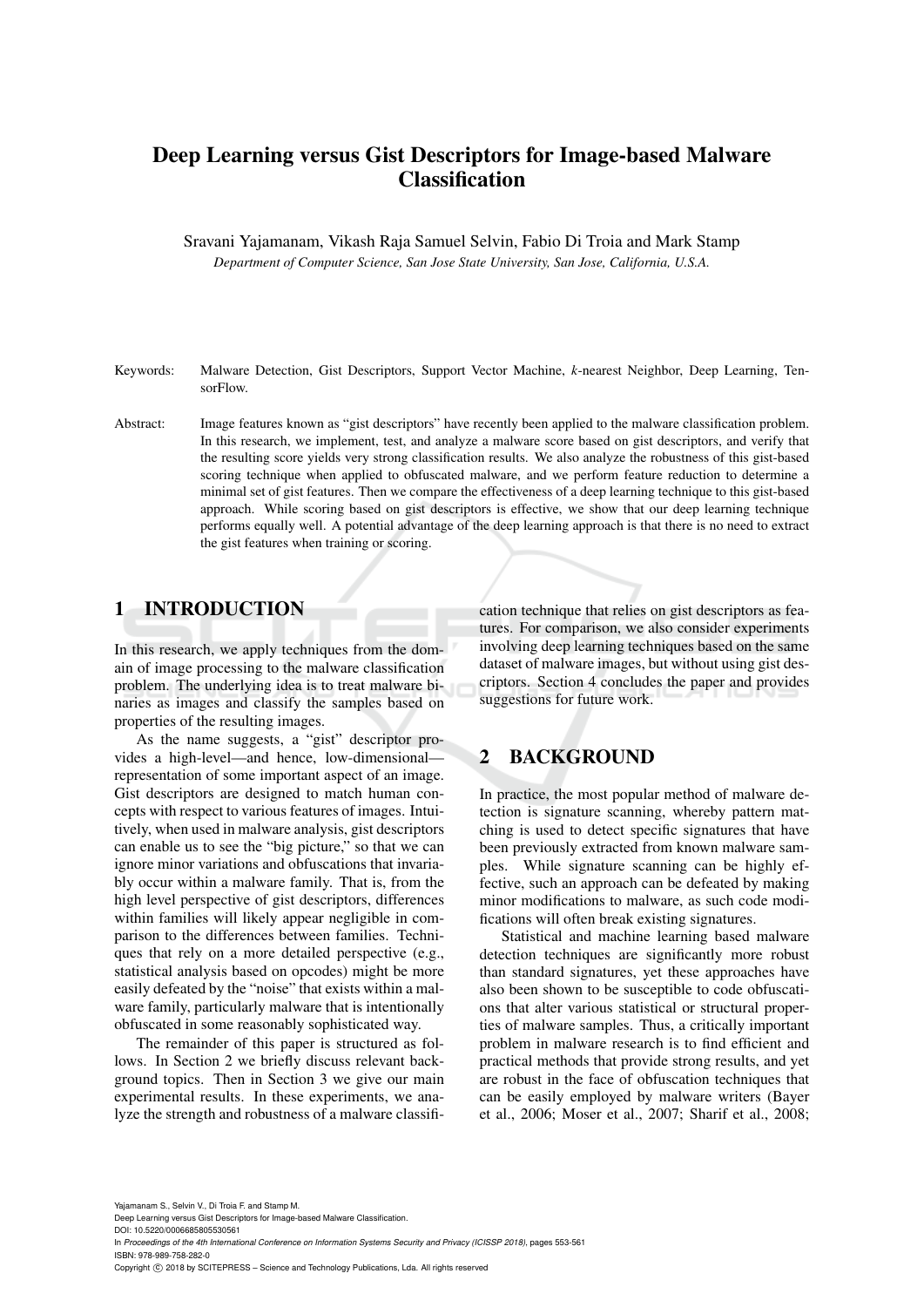You and Yim, 2010).

Image processing techniques have been suggested as the basis for malware scoring. In such scoring techniques, we visualize malware binaries as grayscale images and attempt to classify malware samples based on image properties.

The motivation (and starting point) for the work presented here is the paper (Nataraj et al., 2011), where high-level image features known as "gist descriptors" are used to successfully classify malware. Here, we analyze the strength and robustness of gistbased malware classification, and we compare these results to an image-based deep learning technique that does not employ gist descriptors.

### $2.1$ **Gist Descriptors**

In (Oliva and Torralba, 2001), Oliva and Torralba discuss a method for constructing a "spatial envelope" of a scene or image in terms of various properties such as "naturalness" and "openness." These propertieswhich are shown to be meaningful to humans-are designed to capture the "gist" or essence of an image by providing a connection between visual and semantic information. The research in (Oliva and Torralba, 2001) is focused on the challenging problem of computer vision.

Gist descriptors have proven useful in a wide variety of applications including, for example, web-scale image search (Douze et al., 2009). A recent article (Nataraj et al., 2011) shows that gist descriptors can be used as the basis for an effective image-based malware score. Specifically, the paper (Nataraj et al., 2011) (which, as mentioned above, is the motivation for our research here) claims to classify malware variants belonging to 25 different families with an impressive accuracy of almost 98%.

Figure 1 shows four variants of the malware family Dialplatform.B viewed as images. In this case, we clearly see common structure in the images, which indicates there is significant potential for an imagebased malware scoring technique.

### 3 **EXPERIMENTS AND RESULTS**

In this section, we discuss our experimental design and we provide a selection of our results. Additional related results can be found in the report (Selvin, 2017).



Figure 1: Variants of the malware family Dialplatform.B viewed as images.

### **Implementation Details 3.1**

To conduct the various experiments discussed in this paper, we used the software, hardware, and datasets listed in Table 1. The Malimg and Malicia datasets are discussed in the next section.

Table 1: Experimental Setup.

| OS               | Ubuntu 14.04      |
|------------------|-------------------|
| Python version   | 2.7               |
| Python libraries | numpy, tensorflow |
| <b>Datasets</b>  | Malimg, Malicia   |

### $3.2$ **Datasets**

A dataset known as Malimg formed the basis for the experiments reported in (Nataraj et al., 2011), and we use this same dataset here. The Malimg data consists of more than 9000 malware samples belonging to 25 families. Table 2 lists the various families and number of samples in each family within the Malimg dataset. All of these malware binaries were treated as images and all 320 gist features were extracted from each sample. We have used the same image characteristics (e.g., height and width) and the same gist descriptors as was used in the paper (Nataraj et al., 2011), and hence our results are directly comparable.

We have also tested this gist-based scoring technique on the challenging Malicia dataset (Nappa et al., 2015). The Malicia data contains 11363 malware samples, primarily consisting of the ZBot, WinWeb-Sec, and ZeroAccess families. Table 3 gives the number of samples in each of the major malware families in the Malicia dataset, where "other" consists of all remaining families, including 1646 samples for which the family has not been identified.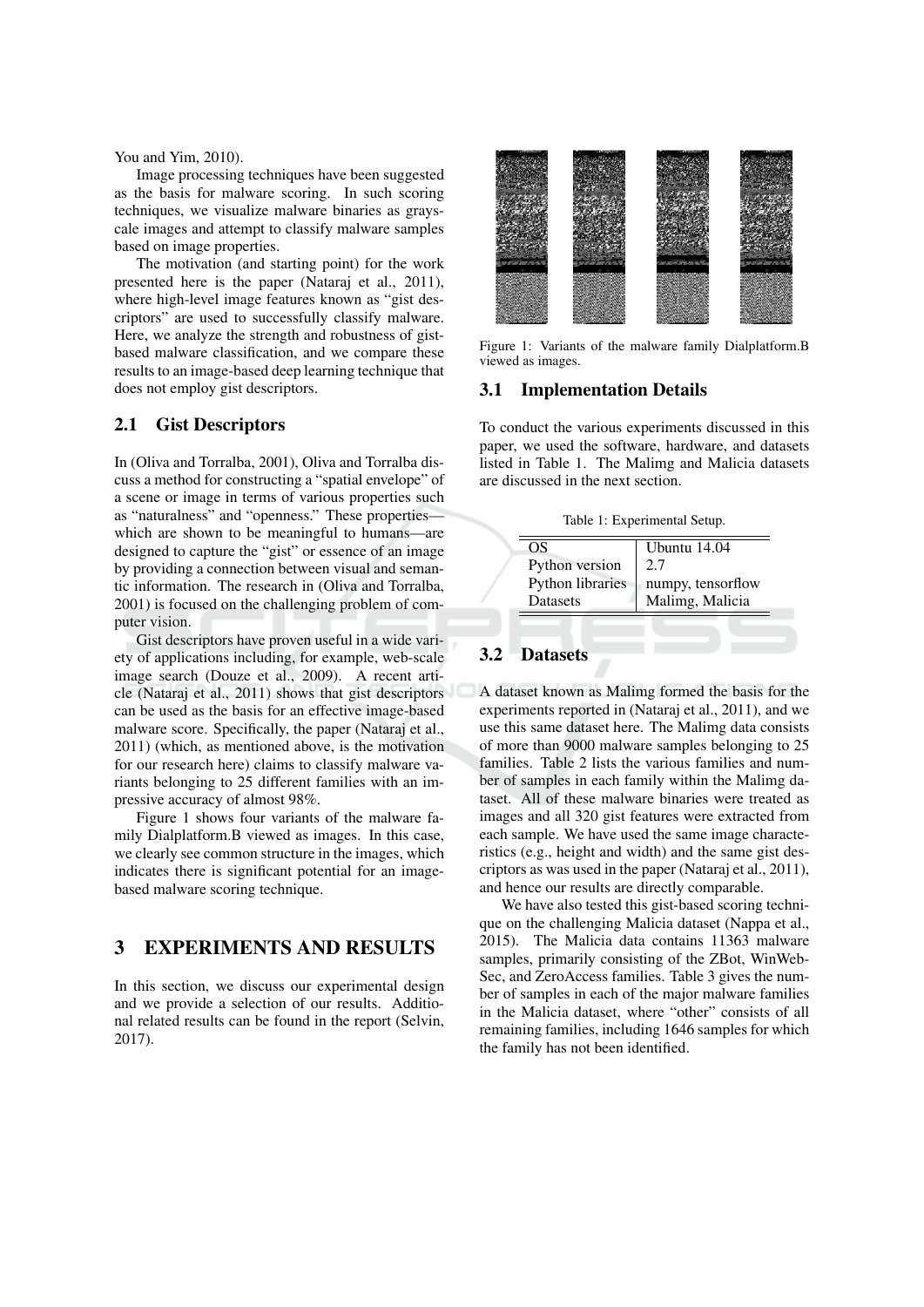| Family               | Samples |
|----------------------|---------|
| Adialer.C            | 122     |
| Agent.FYI            | 116     |
| Allaple.A            | 2949    |
| Allaple.L            | 1591    |
| Alueron.gen!J        | 198     |
| Autorun.K            | 106     |
| C2LOP.gen!g          | 200     |
| C <sub>2</sub> LOP.P | 146     |
| Dialplatform.B       | 177     |
| Dontovo.A            | 162     |
| Fakerean             | 381     |
| Instantaccess        | 431     |
| Lolyda.AA1           | 213     |
| Lolyda.AA2           | 184     |
| Lolyda.AA3           | 123     |
| Lolyda.AT            | 159     |
| Malex.gen!J          | 136     |
| Obfuscator.AD        | 142     |
| Rbot!gen             | 158     |
| Skintrim.N           | 80      |
| Swizzor.gen!E        | 128     |
| Swizzor.gen!I        | 132     |
| <b>VB.AT</b>         | 408     |
| Wintrim.BX           | 97      |
| Yuner.A              | 800     |
| Total                | 9339    |

Table 2: Malimo dataset

Table 3: Major families in Malicia dataset.

| Family            | Samples |  |
|-------------------|---------|--|
| Cleaman           | 32      |  |
| Cridex            | 74      |  |
| Harebot           | 53      |  |
| Smarthdd          | 68      |  |
| WinWebSec         | 5820    |  |
| <b>ZBot</b>       | 2186    |  |
| <b>ZeroAccess</b> | 1306    |  |
| Other             | 1824    |  |
| Total             | 11363   |  |
|                   |         |  |

### 3.3 **Gist-based Classification**

In this section, we use the gist descriptor as features for the well-known  $k$ -nearest neighbor  $(k$ -NN) algorithm, with  $k = 1$ . That is, we classify each sample in the test set based on its nearest neighbor in the training set. Note that for this classification scheme, no explicit training phase is required, as the classification is computed based solely on the nearest neighbor in the training set.

First, we classify samples in the Malimg dataset using  $k$ -NN, based on the full 320 gist features. The confusion matrix for this experiment is given in Figure 2. Note that in the confusion matrix, the diagonal elements represent correct classifications, while the off-diagonal elements correspond to incorrect classifications.

The overall accuracy for a multiclass experiment such as that summarized in Figure 2 is easily computed from the confusion matrix. Let  $c_{i,j}$  be the element in row  $i$  and column  $j$  of the confusion matrix, and let *n* be the number of rows (and columns) in the matrix. Then the multiclass accuracy is given by

accuracy = 
$$
\sum_{i=1}^{n} c_{i,i} / \sum_{i=1}^{n} \sum_{j=1}^{n} c_{i,j}
$$
.

That is, the accuracy is computed as the sum of all elements on the main diagonal, divided by the sum of all elements in the matrix. For the confusion matrix in Figure 2, the elements on the main diagonal range from 0.98 to 1.00, with just four exceptions. In this case, we find that the accuracy is 97%. This is virtually identical to the results obtained in (Nataraj et al., 2011) and serves to verify our implementation.

Similar experiments were conducted on the ZBot, WinWebSec, and ZeroAccess families of the Malicia dataset, with a set of 280 benign Windows executables also included. In these experiments, we tested various splits of training and test data ranging from 30-70 (i.e., 30% of the data used for training and the remaining 70% used for testing) up to a 90-10 split. As above, we use k-NN with  $k = 1$  for classification. Figure 4 summarizes our results for different splits of training and test data over the Malicia data. The best results yield a classification accuracy of nearly 93%. This provides additional confirmation of the inherent strength of a gist-based approach to malware scoring and classification.

### $3.4$ **Feature Reduction Results**

Next, we briefly consider the problem of feature selection. Since there is work involved in collecting features, it is desirable to balance the number of features (and their complexity) with the accuracy of the classification process. In fact, it is not uncommon to obtain equivalent (or even better) results with a reduced feature set. In such cases, the eliminated features act as noise

All feature reduction experiments in this paper are based on linear support vector classification (SVC). Note that SVC is the multiclass version of the wellknown support vector machine (SVM) machine learning technique.

First, we consider recursive feature elimination (RFE) on the Malicia dataset. For RFE, we compute a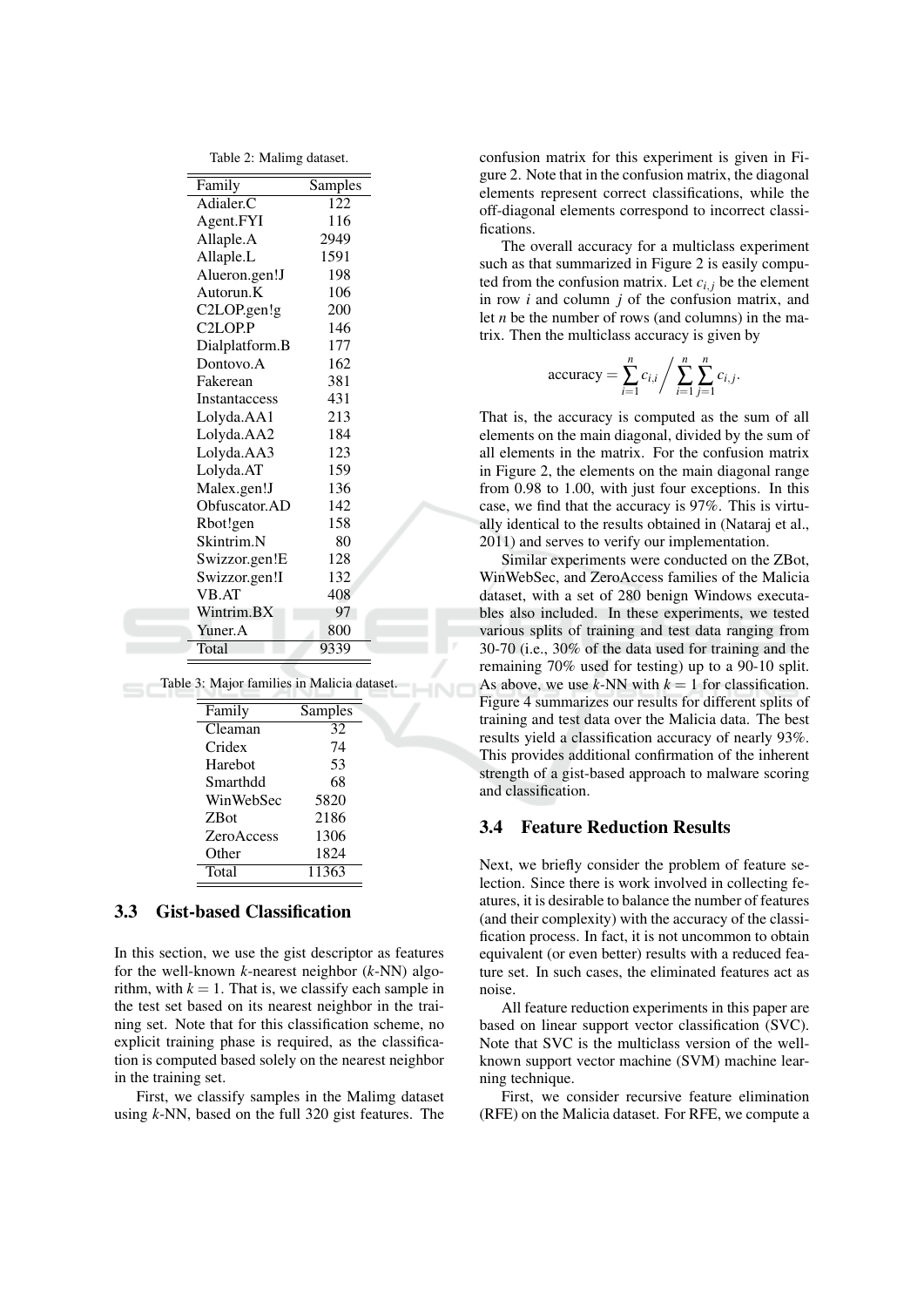

linear SVC, then eliminate the feature with the smallest weight and recompute the linear SVC on this reduced feature set—this process is repeated until only a single (strongest) feature remains. By retraining at each step, we are able to account for the interactions within the reduced feature set.

We found that when applying RFE to the Malicia dataset, the full 320 gist features yielded the best results, but with about 60 features we are able to obtain nearly optimal results. For this dataset, a graph of the accuracy versus the number of features selected appears in Figure 5.

We also experimented with univariate feature selection (UFS). In UFS, an SVC is constructed for each individual feature and the resulting accuracies are used to rank the features.

Applying UFS on the Malicia dataset, we find that with only the 60 highest ranked features, we can attain an accuracy of almost 92%, which is within 1% of that obtained with all 320 features. We conclude that we can obtain near-optimal results using just 60 of the 320 gist descriptors as features.

## **3.5 Robustness Experiments**

Next, we consider attacks aimed at degrading the effectiveness of the gist-based score. First, we consider experiments where we salt the malware samples with spurious images. For this experiment, we test each of the following three methods of salting images.

- Salt the samples of only one family with extraneous images.
- Salt two closely related families with similar extraneous images.
- Salt all families with the benign samples.

Intuitively, when only one family is salted with an extraneous image we might expect that the overall classification results will actually improve slightly. This follows, because the samples in the salted family should now be more distinct from other families—and hence there will likely be fewer misclassifications involving this particular family—while all other families remain unchanged. To test this hypothesis, we salted only the Allaple. L family of the Malimg dataset. This resulted in the classification accuracy for the Allaple.L family improving from 98% to 100%.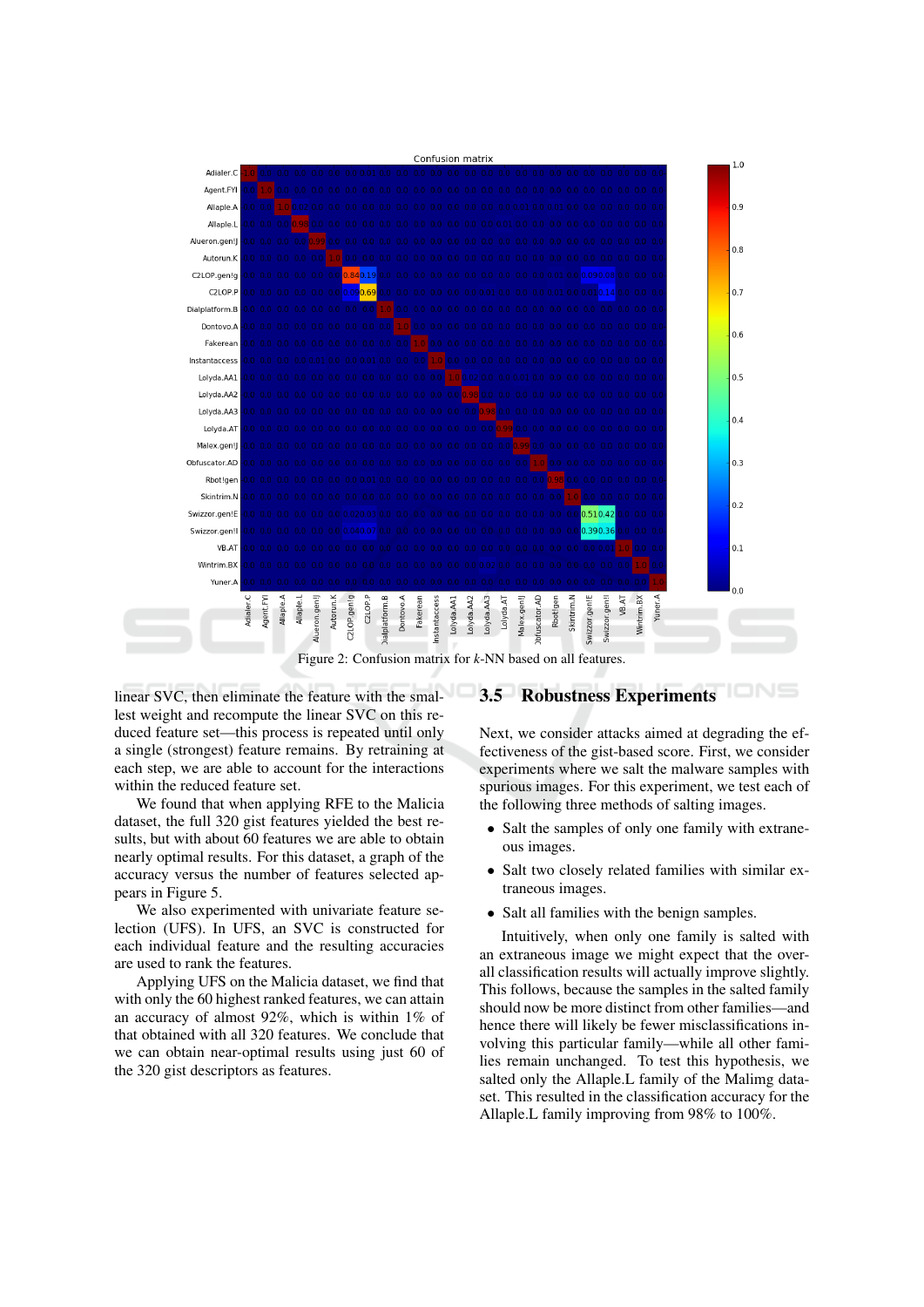

Figure 4: Accuracy vs training/testing split (Malicia dataset).

For our next experiment, we salted two related families with similar extraneous images. In this case, we might intuitively expect that the accuracy will decrease for both of these families, as they are now more similar to each other than they were before salting, and this increased similarity will likely result in more misclassifications. For this experiment, we chose the Allaple.L and Allaple.A families and salted all samples in both families with images selected from an external image dataset. We found that the classification accuracy for the Allaple. L and Allaple. A families

Figure 5: Accuracy vs number of features (RFE for Malicia dataset).

both declined significantly, as summarized in Table 4. These results indicate that gist-based scoring is not immune to this entirely straightforward obfuscation attack. However, the decline in accuracy is relatively modest, which shows that the gist-based score is somewhat resilient, at least with respect to this simple obfuscation strategy.

Next, we conducted an experiment where all malware samples were salted with benign executable files. Similar techniques have previously been used to defeat many statistical-based—and machine lear-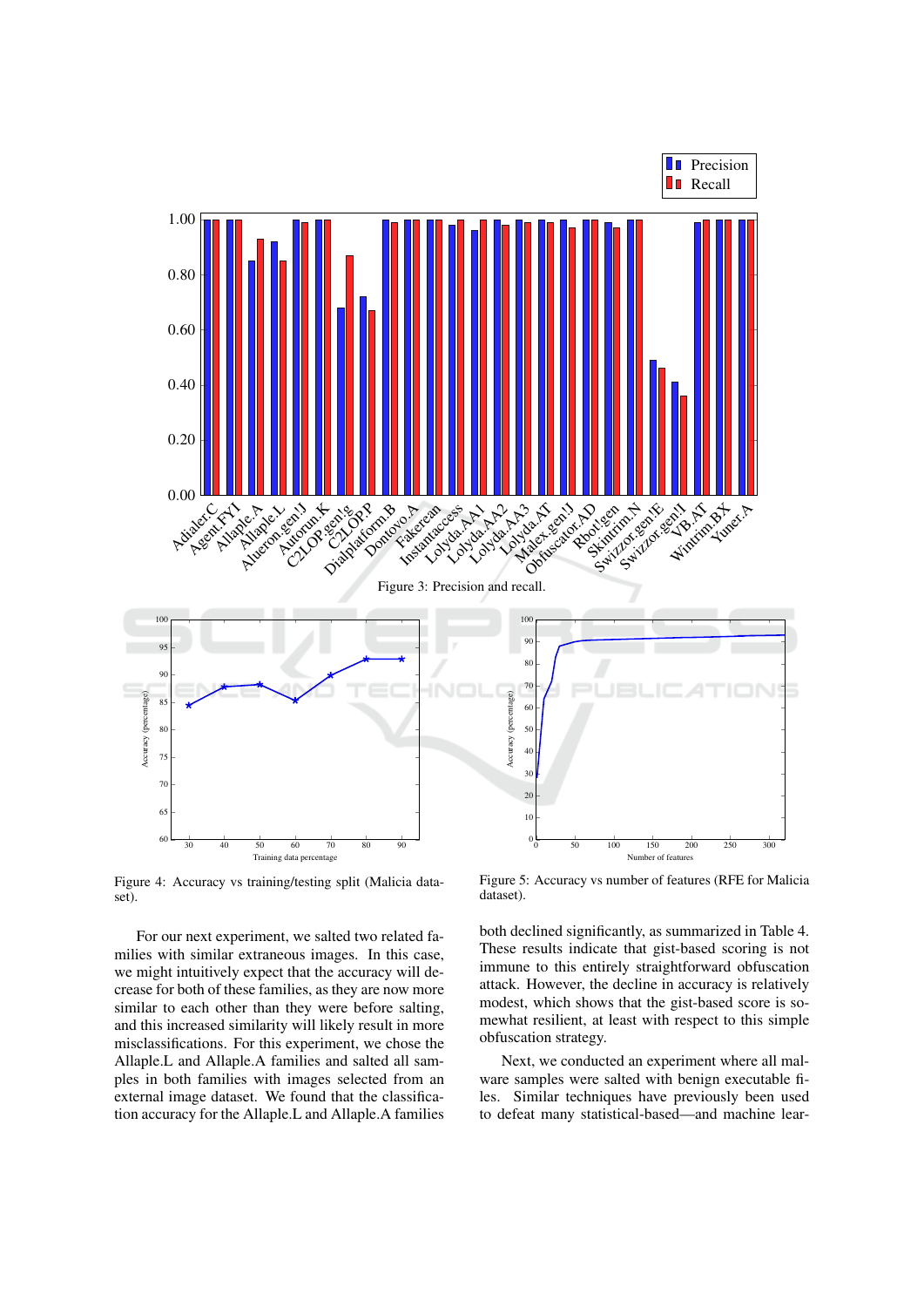Table 4: Accuracy before and after salting.

| Family    | Accuracy       |                      |
|-----------|----------------|----------------------|
|           | Before Salting | <b>After Salting</b> |
| Allaple.A | $100\%$        | 93%                  |
| Allaple.L | 98%            | 85%                  |
|           |                |                      |

ning based—scores (Desai and Stamp, 2010; Lin and Stamp, 2011; Singh et al., 2016). For this experiment, we obtain an overall classification accuracy of 92%, which represents a significant decline from the original (unsalted) accuracy of 97%.

Finally, we test a slightly different salting strategy, where the salting data is interleaved within the malware samples. Specifically, we interleaved selected benign samples within the Allaple.A, Allaple.L, and Fakerean families of the Malimg dataset. As in our first salting experiments, the results are slightly stronger, with an accuracy of 93%.

Overall, these experimental results indicate that gist-based scoring is reasonably robust against these specific salting attacks. However, more research is needed, and we remain confident that the there exists a straightforward attack strategy that can be highly effective against gist-based scoring.

Next, we apply softmax regression and deep learning to the image-based malware classification problem. In these experiments, we do not rely on gist descriptors, but instead use only the raw bytes in the image files as our feature. Our goal is to determine whether techniques that require no preprocessing of the data can be as successful as the gist-based score considered above.

### $3.6$ **Softmax Regression**

Logistic regression is a well-known algorithm that is applicable to the binary classification problem. Softmax regression is a generalization of logistic regression that can deal with multiple classes—the sigmoid function from logistic regression is replaced by the softmax function. A set of weights and biases must be determined and these, along with the input data, are used by the softmax function. The output consists of probabilities for each class.

For our softmax experiments, we again use the Malimg dataset. These experiments were performed with  $n$  families, where  $n$  ranged from one to five. In Table 5 we list families—for  $n = 1$ , we used only the Adialer.C family, for  $n = 2$  we used both Adialer.C and Agent.FYI, and so on.

For these softmax experiments, as the number of families increases, the classification accuracy decreases drastically—see Figure 6. These results are somewhat surprising, with only 57% accuracy attained

Table 5: Number of samples per family.

| Family       | Number of samples |         |       |
|--------------|-------------------|---------|-------|
|              | Training          | Testing | Total |
| Adialer.C    | 100               | 22      | 122   |
| Agent.FYI    | 98                | 18      | 116   |
| Allaple.A    | 2655              | 294     | 2949  |
| Allaple.L    | 1432              | 159     | 1591  |
| Allueron.gen | 179               | 19      | 198   |
| Total        |                   | 512     | 4976  |

when five families were tested. We conclude that for any significant number of families, this softmax classification approach performs much worse than the gist-based score considered above.



### **Deep Learning Experiments**  $3.7$

Deep learning using many layers of neural networks is an increasingly popular technique in a wide variety of challenging problem domains, including image recognition and segmentation (Krizhevsky et al., 2012). For example, Google's Inception 3 and Facebook Artificial Intelligence Research (FAIR) have had good success rates by applying deep learning to problems in the fields of image classification and object segmentation, respectively (Szegedy et al., 2016; Pinheiro et al., 2015). In this section, we apply deep learning to the malware classification problem, treating malware binaries as images. We then compare our deep learning results to the gist-based malware classification approach considered above.

### **TensorFlow for Deep Learning**  $3.8$

Training a neural networks can be computationally intensive. One of the reasons that neural networks have gained popularity in recent years is due to advances made in hardware and software that have rendered the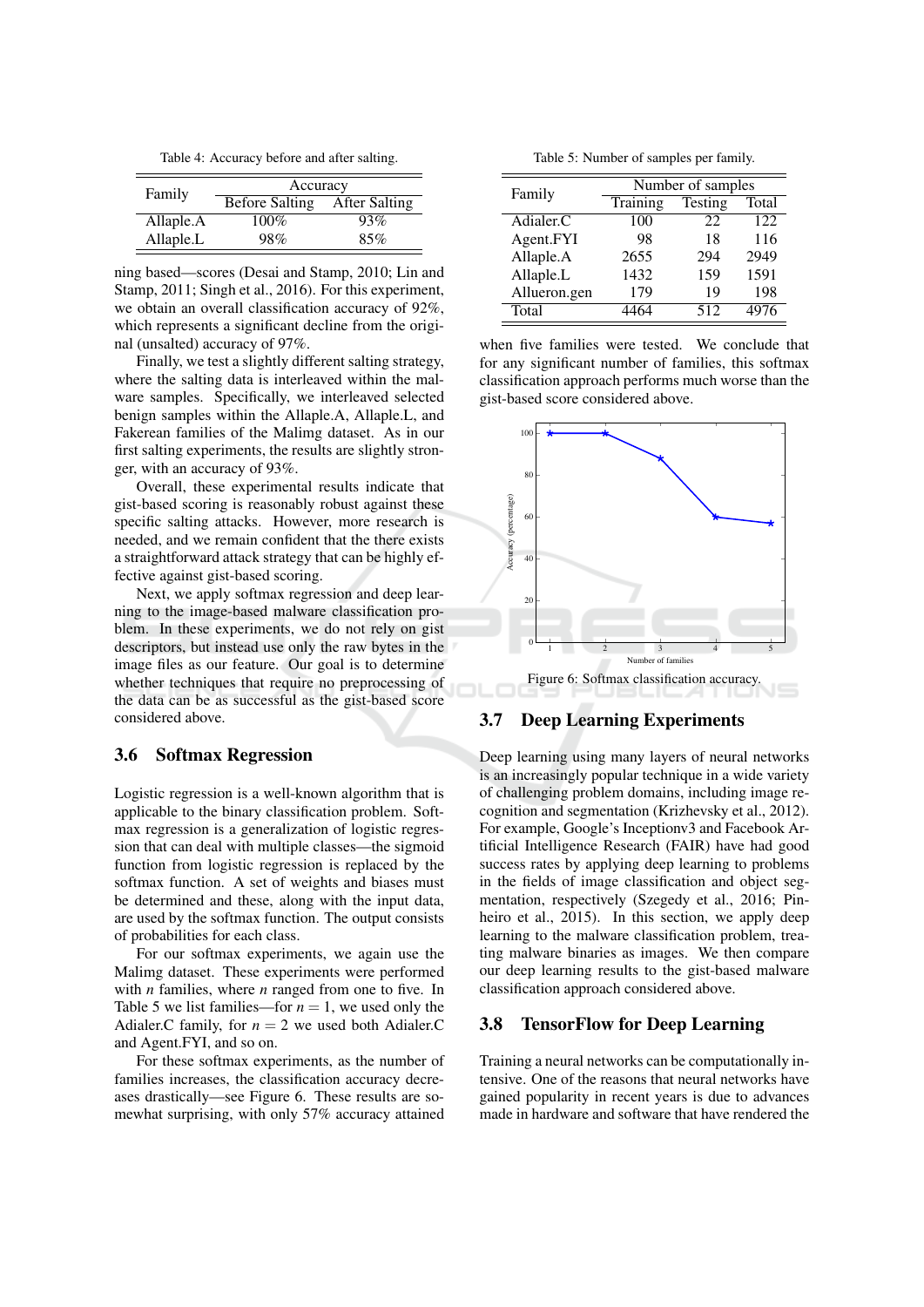computational aspects of neural networks less daunting (Oh and Jung, 2004). In particular, with recent advances in GPU technology and software, it is now practical to train neural networks on GPUs (Oh and Jung, 2004; TensorFlow, 2017).

Tensor $Flow^{TM}$  is an open source software library by Google that is designed for numerical computation on data flow graphs. TensorFlow is the successor of the earlier closed source DistBelief (also from Google) which was used for training and deploying neural networks for pattern recognition (TensorFlow, 2017).

The unit of data in TensorFlow is a set of primitive values in the form of an  $n$ -dimensional array. A TensorFlow program builds a "computational graph," which is defined as a series of TensorFlow operations arranged into a graph form. A node may or may not have a tensor as its input but it usually produces a tensor as output. Once the computational graph is created, it can be evaluated by executing it, which consists of creating a session to encapsulate the control and state of the TensorFlow runtime, and executing the graph within it (TensorFlow, 2017).

TensorFlow was used to conduct the deep learning experiments in this section. The model used here relies on transfer learning, which involves starting with a model pre-trained on another problem. Then, we retrain this existing model on a similar problem. The motivation for this approach comes from the fact that training deep learning model from scratch is generally extremely computationally intensive, while simply modifying an existing model can be orders of magnitude faster, depending on the dataset.

For the experiments reported here, the model was pre-trained on the ImageNet Large Visual Recognition Challenge dataset, and is capable of differentiating between 1000 different image classes, such as Dalmatian, helmet, motorcycle, person, etc. (Google Codelabs, 2017). We then retrained this model on the raw malware images in the Malimg dataset.

In addition to the software listed in Table 1, for the deep learning experiments discussed here, we employ the TensorFlow architecture on an NVIDIA DI-GITS DevBox provided by Ford Motor Company. All experiments described in this section use 4 GPUs on the NVIDIA DIGITS DevBox As previously mentioned, the training and test data for these experiments is form the Malimg dataset, which contains more than 9000 grayscale images representing malware from 25 malware families, as summarized in Table 2, above.

### 3.9 **TensorFlow Results**

As a first experiment of our TensorFlow model, we classified two very different families, Allaple.A and Yuner.A, using a 90-10 split (i.e., 90% of images were used for training and 10% for testing). When training, we use 4000 iterations to retrain the model. These results are given in Table 6, and we note that all samples were classified correctly.

Table 6: Accuracy results on Allaple.A and Yuner.A.

|                | Images | Accuracy |
|----------------|--------|----------|
| Training       | 3374   | $100\%$  |
| <b>Testing</b> | 375    | $100\%$  |

Next, as a more challenging test for our TensorFlow model, we classified two closely related families, Allaple.A and Allaple.L, again using a 90-10 split and 4000 iterations to retrain the model. These results are given in Table 7, and we again see that we have achieved perfect classification. These are certainly impressive initial results for this deep learning approach.

Table 7: Accuracy results on Allaple.A and Allaple.L.

|          | Images | Accuracy |
|----------|--------|----------|
| Training | 4086   | $100\%$  |
| Testing  | 454    | $100\%$  |

Finally, we attempt to classify samples from all 25 Malimg malware families. For these experiments, we test various splits of the training and test data, ranging from 30-70 to 90-10 split. The resulting accuracies are given in Figure 7.



Figure 7: Accuracy vs training/testing split for TensorFlow experiments with all 25 Malimg families.

From the results in Figure 7, we see that by applying deep learning directly to raw image files, we can attain a testing accuracy in excess of 98%, which is as good as the accuracy obtained based on gist descriptors as reported in (Nataraj et al., 2011), and as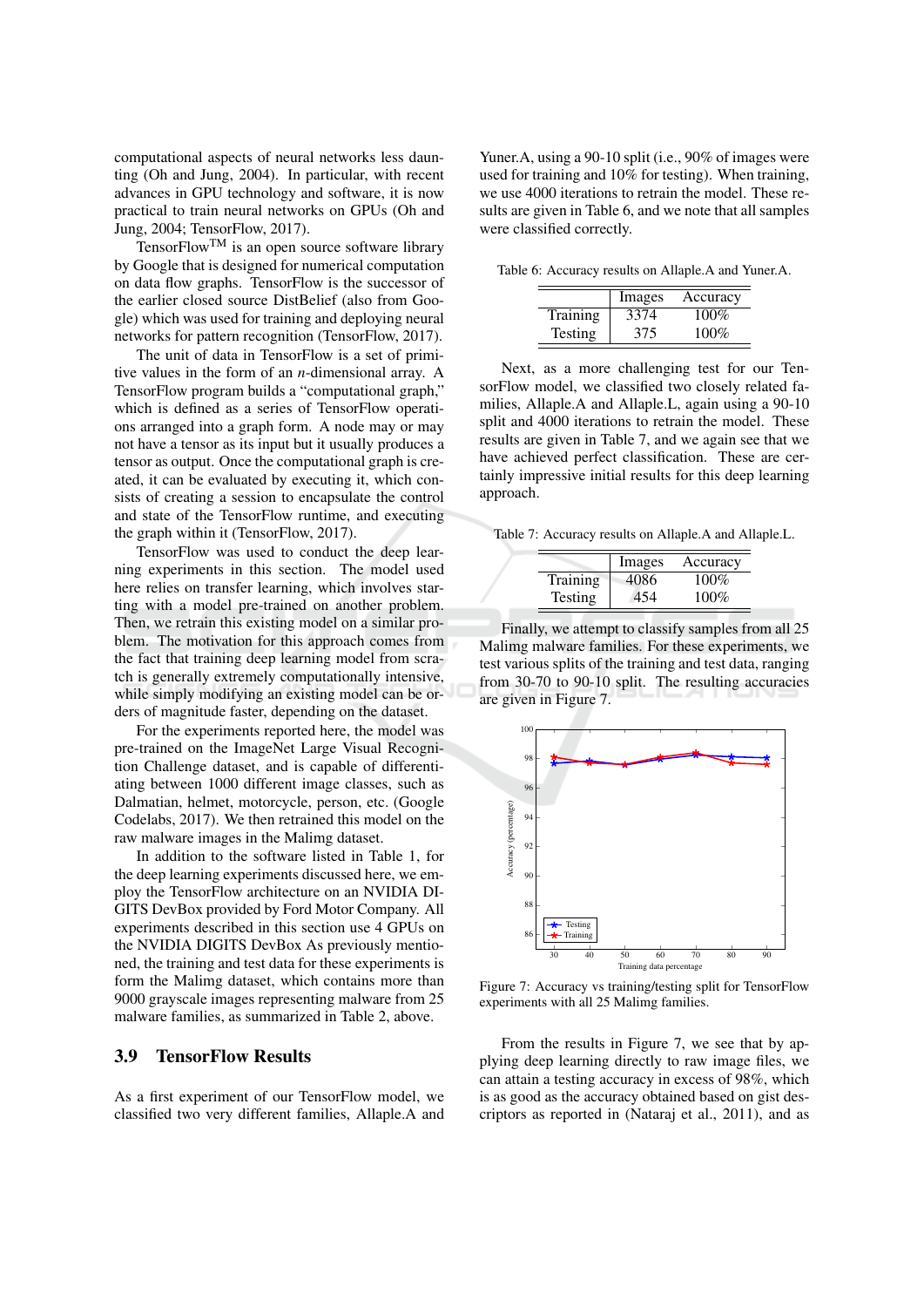

Figure 8: Accuracy vs training/testing split for TensorFlow experiments with all 25 Malimg families (balanced).

confirmed by our results in Section 3.3, above.

As an aside, we note that according to Table 2, the number of samples of the various malware types in the Malimg dataset ranges from a high of 2949 for the Allapple.A family to a low of just 80 for the Skintrim.N family. To determine a "balanced" accuracy, we repeated our deep learning experiments, using 80 samples from each family. The results of these experiments are summarized here in Figure 8, where we see the the testing accuracy is significantly lower than in the original unbalanced case. The large difference between the unbalanced and balanced cases is most likely due to the larger families being relatively easy cases, as compared to the smaller families in the dataset. This is worth noting since the unbalanced Malimg dataset has been used in previous work (Nataraj et al.,  $2011$ ).

#### 3.10 **Discussion**

One advantage of our deep learning strategy is that it is likely to be much more efficient than relying on gist descriptors. While training a neural network from scratch can be extremely costly, our re-training approach only required about 60ms per sample. We believe this is competitive with virtually any machine learning technique. Furthermore, when training and scoring via deep learning, there is no need to extract gist descriptors for use as features—even with feature selection, we still required at least 60 gist descriptors to obtain near-optimal results. This savings in feature extraction time is likely to give the deep learning approach a signification advantage over the gist-based score in actual practice.

### **CONCLUSION AND FUTURE**  $\overline{\mathbf{4}}$ **WORK**

Our classification experiments based on gist descriptors confirmed the results in (Nataraj et al., 2011) and also showed that we could obtain equally strong results using only 60 gist features. In addition, we showed that the gist-based score is moderately robust in the face of elementary obfuscations.

We conducted deep learning experiments that yielded equally strong classification results as the gist-based experiments. Since there is no need to extract gist features, this deep learning technique is likely to offer superior performance when scoring large numbers of samples, as would be necessary when using such techniques in practice. For future work, we plan to accurately quantify the efficiency advantage of our deep learning approach, as compared to techniques that rely on gist descriptors.

Additional future work will include more substantial robustness testing. The gist-based score appears to be somewhat robust, but to date, our experiments along these lines have been limited and inconclusive. A careful and detailed analysis of the robustness of the gist-based score—as compared to our deep learning score—would be useful. At the least such an analysis will help to focus future research in directions that are most likely to yield improvements over the existing state of the art.

DGY PUBLIC ATIONS

**ACKNOWLEDGEMENTS** 

We would like to thank Ford Motor Company for generously allowing us to use their hardware and pretrained models for the deep learning experiments reported here.

## **REFERENCES**

- Bayer, U., Moser, A., Kruegel, C., and Kirda, E. (2006). Dynamic analysis of malicious code. Journal in Computer Virology, 2(1):67-77.
- Desai, P. and Stamp, M. (2010). A highly metamorphic virus generator. International Journal of Multimedia Intelligence and Security, 1(4):402-427.
- Douze, M., Jégou, H., Sandhawalia, H., Amsaleg, L., and Schmid, C. (2009). Evaluation of gist descriptors for web-scale image search. In Proceedings of the ACM International Conference on Image and Video Retrieval, CIVR '09, pages 19:1-19:8, New York, NY, USA. ACM.